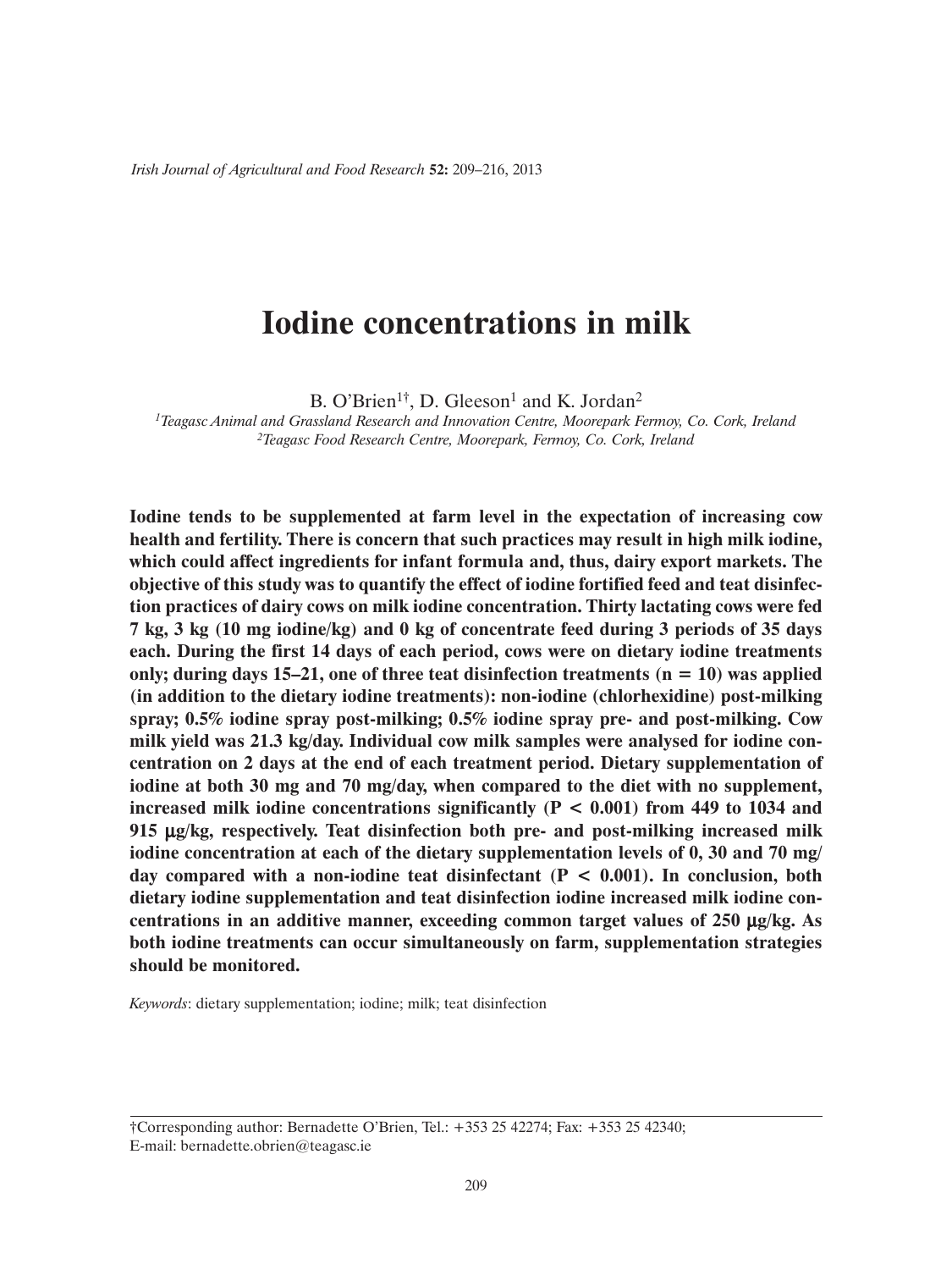## **Introduction**

Iodine is an essential trace element for humans and animals. Iodine is incorporated into the thyroid hormones, which have multiple functions as cell activity regulators. Iodine deficiency affects reproductive capacity, brain development and progeny as well as growth. The iodine requirement of humans depends on age and physiological state, and the recommended intake levels vary depending on the scientific group, for example, US Food and Nutrition Board (2001) and the German nutritional reference point (DACH 2000) recommend 150  $\mu$ g/day and 180–200  $\mu$ g/ day for adults, respectively, while the corresponding recommendations for children up to 1 year old are 110–130 µg/day and 40–80 µg/day. Recommended iodine intake for animals has also been published, with the GfE German Society of Nutrition & Physiology (2006) and the US National Research Council (2001) both recommending 0.5 mg of iodine/kg dry matter (DM) intake/day, or approximately 10–12 mg of iodine/cow/day. Milk and dairy products are important sources of iodine. But excess iodine intake by cows is secreted into milk (and excreted in urine), and can be consumed by humans. This is important as the tolerable upper level of iodine is only  $\sim$ 3 times higher than the adult requirement (200 *vs*. 600 mg/day – European Commission 2002). Therefore, milk iodine levels need to be monitored.

Iodine is frequently used as a dietary supplement to dairy cows in the expectation of increasing cow health and fertility, and is therefore routinely added to feed concentrate at varying levels of 5–10 mg/kg. Specifically, in the Irish scenario, Rogers (2003) recommended iodine supplementation levels of 12–60 mg of iodine/cow/day to counteract previously recorded deficiencies (Rogers 1999). Teat disinfection with iodine has been shown to reduce the mastitis infection rate (Galton, Peterson and Merrill 1988) and, thus, is used as a routine practice on-farm post-milking, and in some instances is used as part of pre-milking teat preparation.

The seasonal milk production system in Ireland may exacerbate milk iodine concentrations due to cows being fed supplementary concentrate fortified with iodine, in addition to teat disinfection with iodine. This is of most concern at specific times, e.g. early and late lactation and during winter milk production. The most recent measurement of iodine in the Irish spring milk production system recorded an average of 227 µg/L (O'Brien**,** Mehra and Connolly 1999), but concentrations of 510  $\mu$ g/kg and 180  $\mu$ g/ kg were recorded for December and June, respectively.

Ireland is a major producer, processor and exporter of milk  $(\epsilon 2.2 \text{ bn in})$ 2008). To protect this market, caution needs to be exercised with respect to milk iodine levels. Ireland is one of the leading infant formula manufacturers worldwide. The limit for iodine in milk powder as an ingredient in infant feed formula is 130 µg iodine/100 g powder; the target or preferred limit is 100 µg iodine/100 g powder. This equates to  $\lt$  250 µg iodine/ kg fresh milk.

The objectives of this study were to quantify the effects of dietary iodine supplementation and teat disinfection with iodine on milk iodine concentrations of dairy cows, in order to give guidelines for farm practices regarding iodine usage.

#### **Materials and Methods**

#### *Pre-experimental cow selection*

A group of 40 Holstein Friesian lactating dairy cows were segregated as a herd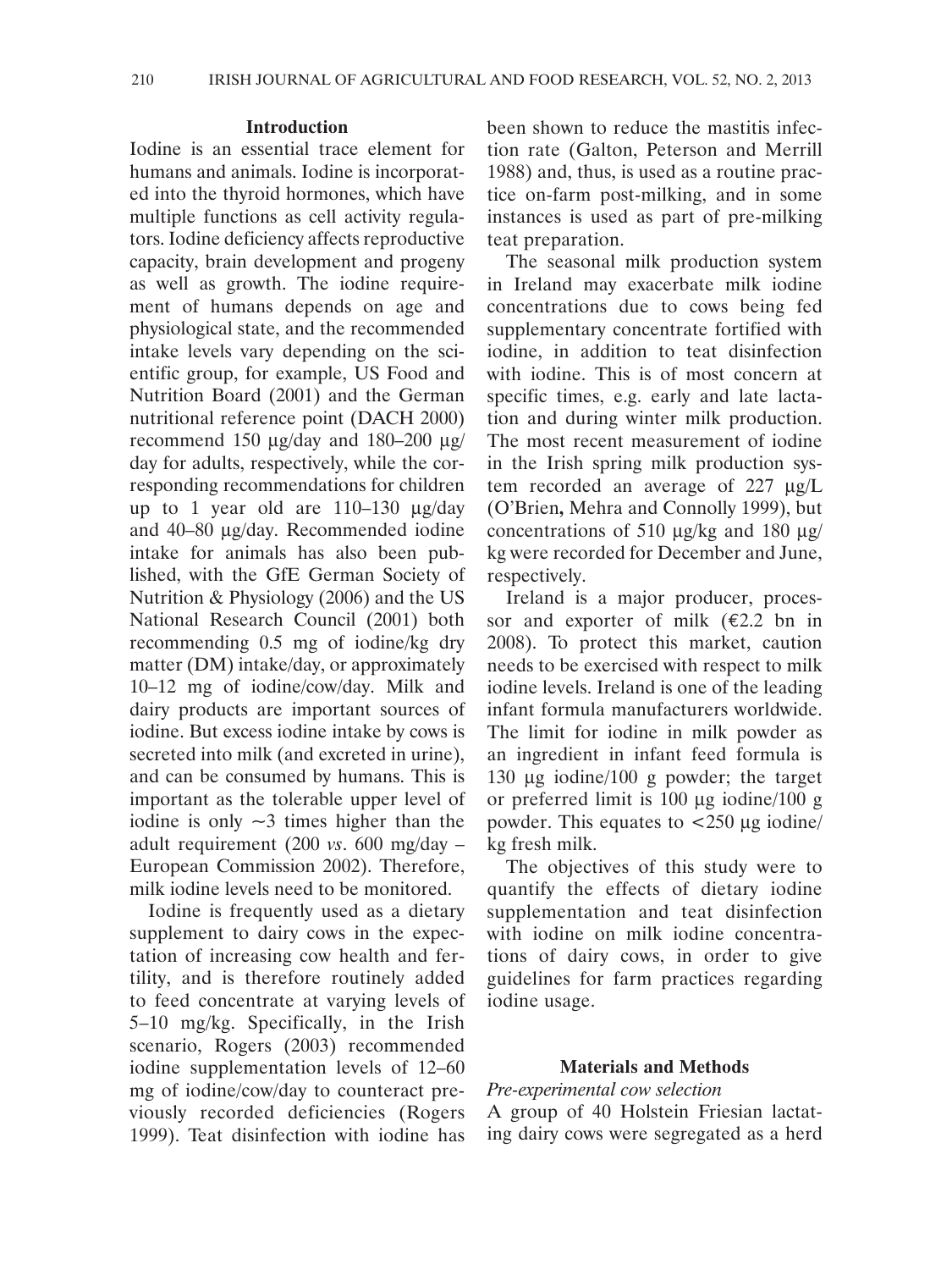and offered 7 kg concentrate (containing 10 mg iodine/kg) and silage. Teat preparation during this 12-day period consisted of washing and drying cows pre-milking. These cows were teat disinfected post-milking by spraying with a non-iodine containing product (chlorohexidine). After 11 days, each individual cow was milk sampled at morning and evening milking of the same 24 h period  $(am + pm)$ . The evening and morning milk samples were proportionally mixed so as to represent milk from that cow over a 24 h period. This procedure was repeated for a further 24 h period. Each of the 80 samples was split into duplicate samples. All samples were frozen immediately and analysed for iodine content within 1 week. These data were used to select 30 cows that reacted similarly to the treatment applied and had similar milk iodine concentrations.

## *Pre-experimental iodine depletion period and randomisation of cows*

The 30 lactating cows selected had a mean calving date of 21 October, mean days in milk (DIM) of 104, and an average milk yield of 21.6 kg/cow/day at the start of the trial, and were managed as one group for the duration of this study. During a pre-experimental period of 12 days, cows received a diet of grass silage *ad lib* + 7 kg fresh concentrate/cow/day, which contained no added iodine (Table 1). The concentrate was offered at milking time: 4 kg at morning and 3 kg at evening milking. During the last 2 days of the pre-experimental period (days 11 and 12), individual cow milk samples were collected and analysed for iodine concentration. The 30 cows were blocked into 10 blocks with 3 cows each (one cow from each block was then randomly assigned to 1 of 3 treatment groups) based on milk iodine concentration and DIM.

## *Experimental treatments*

The cows were offered 7 kg and 3 kg (both including 10 mg iodine/kg) and 0 kg fresh concentrate during 3 periods of 35 days each. During the first 14 days of each period, cows were on one of the dietary iodine treatments only; during days 15–21, 1 of 3 teat disinfection treatments was applied (in addition to the dietary iodine treatments) to each of 3 cow groups  $(n = 10)$ : non-iodine (chlorhexidine) post-milking; 0.5% iodine post-milking; 0.5% iodine pre- and post-milking. Cows received 12 (Period 1) and 16 kg (Period 2) DM silage/day during the first 2 treatment periods and 18 kg DM grass/cow/day during the third treatment period. Teat disinfectant was applied by spray and when pre-milking disinfectant was applied, teats were dried with individual paper towels prior to cluster attachment. Dietary supplementation and depletion periods of 14 days were allowed, based on data reported in Flachowsky *et al*. (2007) and Schöne *et al.* (2006).

Individual cow milk samples were collected on the last two days of each of the three trial periods ( $n = 360$ ). Day milk samples represented aliquots of am and pm milks where the am and pm milks were added proportionally according to yield. Samples were then frozen at –20 °C. Milks were analysed for iodine concentration by inductively coupled plasma mass spectrometry within approximately 3 months of sample collection.

Statistical analysis of the data was undertaken using SAS (SAS 2011). As the dietary treatments were applied in turn in different periods, the dietary iodine effect was confounded with any other changes from one period to the next. The other constituent portions of the diet besides concentrate were grass and silage. But the levels of iodine in grass and silage are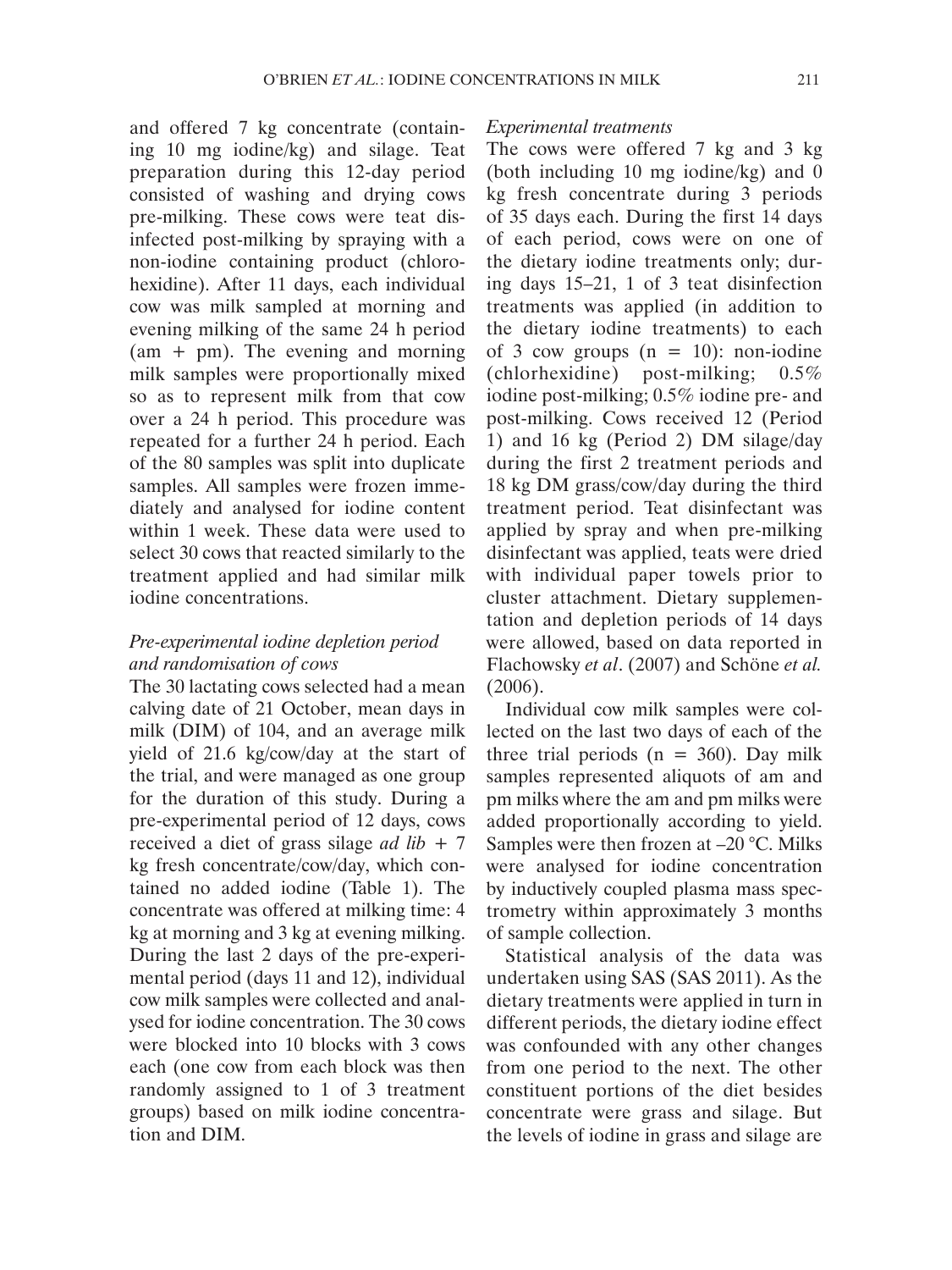|                                                            |                                          | THE PLACE OF PLACE CALLEN COMPANY AND THE PLACE CALLEN COMPANY OF PLACE OF PLACE OF PLACE OF PLACE OF PLACE OF |                                                                                         |                                                                |
|------------------------------------------------------------|------------------------------------------|----------------------------------------------------------------------------------------------------------------|-----------------------------------------------------------------------------------------|----------------------------------------------------------------|
| Period                                                     | Days                                     | Treatments                                                                                                     |                                                                                         |                                                                |
| Cow selection                                              | $1 - 12$                                 | post-milking with 'non-iodine'                                                                                 | 7 kg concentrate (10 mg/kg I) (70 mg I) + wash and dry cows pre-milking and spray cows  |                                                                |
| Pre-experimental iodine depletion<br>and cow randomisation | $1 - 12$                                 | 'non-iodine'                                                                                                   | $7$ kg concentrate (0 mg $1$ /day) + wash and dry cows and spray cows post-milking with |                                                                |
| Experimental treatments<br>Period 1                        | Dietary iodine<br>$1 - 14$               | post-milking with 'non-iodine'                                                                                 | 7 kg concentrate (10 mg/kg I) (70 mg I) + wash and dry cows pre-milking and spray cows  |                                                                |
|                                                            | Teat disinfection<br>iodine<br>$15 - 21$ | 70 mg I + PRE Iodine<br>Group 1 (10 cows)<br>+ POST Iodine                                                     | Group 2 (10 cows)<br>POST Iodine<br>$70$ mg I +                                         | $70 \text{ mg}$ I + 'non-iodine'<br>Group 3 (10 cows)          |
|                                                            | Iodine depletion<br>$22 - 35$            | 3 kg concentrate (0 mg $I/day$ ) + wash and dry cows<br>and spray cows post-milking with 'non-iodine'          |                                                                                         |                                                                |
| Experimental treatments<br>Period <sub>2</sub>             | Dietary iodine<br>$1 - 14$               | 'oniboi-non' thiw gnixllim-tooq                                                                                | 3 kg concentrate (10 mg/kg I) (30 mg I) + wash and dry cows pre-milking and spray cows  |                                                                |
|                                                            | Teat disinfection<br>iodine<br>$15 - 21$ | $30 \text{ mg}$ + $1 \text{ gm}$ + $1 \text{ gm}$<br>Group 1 (10 cows)                                         | $30 \text{ mg I} + \text{PRE}$ Iodine<br>Group 2 (10 cows)<br>+ POST Iodine             | Group 3 (10 cows)<br>$30 \text{ mg I} + \text{POST}$<br>Iodine |
|                                                            | Iodine depletion<br>$22 - 35$            | 0 kg concentrate (0 mg $I/day$ ) + wash and dry cows                                                           | pre-milking and spray cows post-milking with 'non-iodine'                               |                                                                |
| Experimental treatments<br>Period 3                        | Dietary iodine<br>$1 - 14$               | 0 kg concentrate (0 mg I/day) + wash and dry cows                                                              | pre-milking and spray cows post-milking with 'non-iodine'                               |                                                                |
|                                                            | Teat disinfection<br>iodine<br>$15 - 21$ | Group 1 (10 cows)<br>$0 \text{ mg} 1 + \text{POST}$<br>Iodine                                                  | $0 \text{ mg} 1 + \text{non-iodine}$<br>Group 2 (10 cows)                               | $0$ mg I + PRE Iodine<br>Group 3 (10 cows)<br>+ POST Iodine    |
|                                                            | Iodine depletion<br>$22 - 35$            | 0 kg concentrate (0 mg $I/day$ ) + wash and dry cows                                                           | pre-milking and spray cows post-milking with 'non-iodine'                               |                                                                |

Table 1. Schedule of dietary iodine and teat disinfection treatments **Table 1. Schedule of dietary iodine and teat disinfection treatments**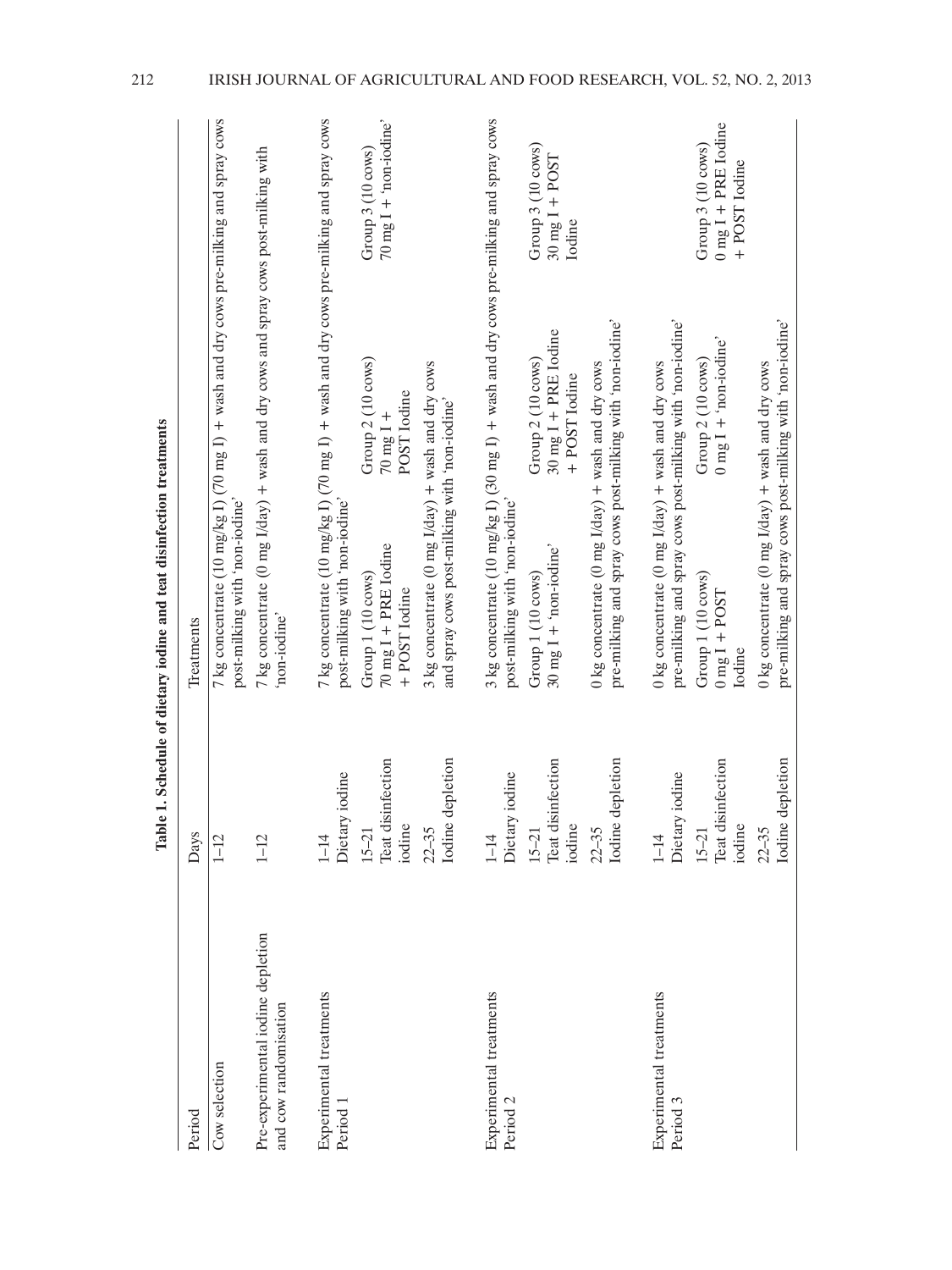similar and relatively low. Rogers (2005) indicated the iodine levels in grass and silage to be 0.26 and 0.27 mg/kg DM and the change in proportions as the season advanced should not have an important impact on iodine measurements. Adding grass to the diet and increasing the total herbage (grass and silage) intake from say 10 kg/cow/day to approximately 18–19 kg/cow/day, would mean an increase in intake of approximately 2.25 mg iodine/ cow/day.

The disinfection was totally controlled as a non-iodine disinfection was applied at all times, except when the pre- or post- or both disinfection treatments with iodine were required by the trial.

On this basis, a factorial structure in the treatments (3 levels of dietary iodine and 3 disinfection treatments) was used as the basis for the analysis. Main effects of dietary addition are to be interpreted in the same way as observational data, where other confounding factors cannot be completely discounted. Withinanimal correlations were included in the analysis using the mixed model procedures in SAS. Baseline data was tested for inclusion in the final analysis model. Residual checks were made to ensure that the assumptions of the analysis were valid.

## **Results and Discussion**

It is critical that milk iodine concentration meets market requirements for ingredients to infant feed formula. The influence of dietary and teat disinfection iodine within a seasonal milk production system on milk iodine concentrations will indicate the necessity to modify cow iodine supplementation practices.

There was no significant interaction  $(P = 0.11)$  of dietary supplementation and disinfection treatment. Dietary supplementation of iodine at both 30 mg and 70 mg/day, when compared to the diet with no supplement, increased milk iodine concentrations significantly  $(P < 0.001)$ from 449 µg/kg to 1034 and 915 µg/kg, respectively (Table 2). There were significant differences between the disinfection methods (Table 3). The lowest level of milk iodine concentration was found for the non-iodine product (574 µg/kg) and both the post-milking teat disinfection with iodine (753  $\mu$ g/kg) and the pre- and post-milking teat disinfection with iodine (1071 µg/kg) showed significant increases  $(P < 0.001)$  relative to the non-iodine product. The observed milk iodine concentrations for each treatment combination are shown in Table 4.

Regressing on the levels of dietary iodine addition was used to assess trend and

**Table 2. Effect of two different levels of dietary iodine supplementation on milk iodine levels**

|                          |      |                    | 0 mg iodine/day 30 mg iodine/day 70 mg iodine/day Standard error Significance |      |     |
|--------------------------|------|--------------------|-------------------------------------------------------------------------------|------|-----|
| Milk iodine $(\mu g/kg)$ | 449a | 1.034 <sup>b</sup> | 915 <sup>b</sup>                                                              | 39.9 | *** |
|                          |      |                    |                                                                               |      |     |

a,bSuperscripts indicate a significant difference of  $P < 0.001$ .

|  | Table 3. Effect of teat disinfection practices with iodine on milk iodine level |
|--|---------------------------------------------------------------------------------|
|--|---------------------------------------------------------------------------------|

|                          |                  |                  | Non-iodine Post-milking teat Pre- and post-milking Standard Significance<br>teat dipping dipping with iodine teat dipping with iodine | error |     |
|--------------------------|------------------|------------------|---------------------------------------------------------------------------------------------------------------------------------------|-------|-----|
| Milk iodine $(\mu g/kg)$ | 574 <sup>a</sup> | 753 <sup>b</sup> | 1.071c                                                                                                                                | 39.9  | *** |

a,b,cSuperscripts indicate a significant difference of  $P < 0.01$ .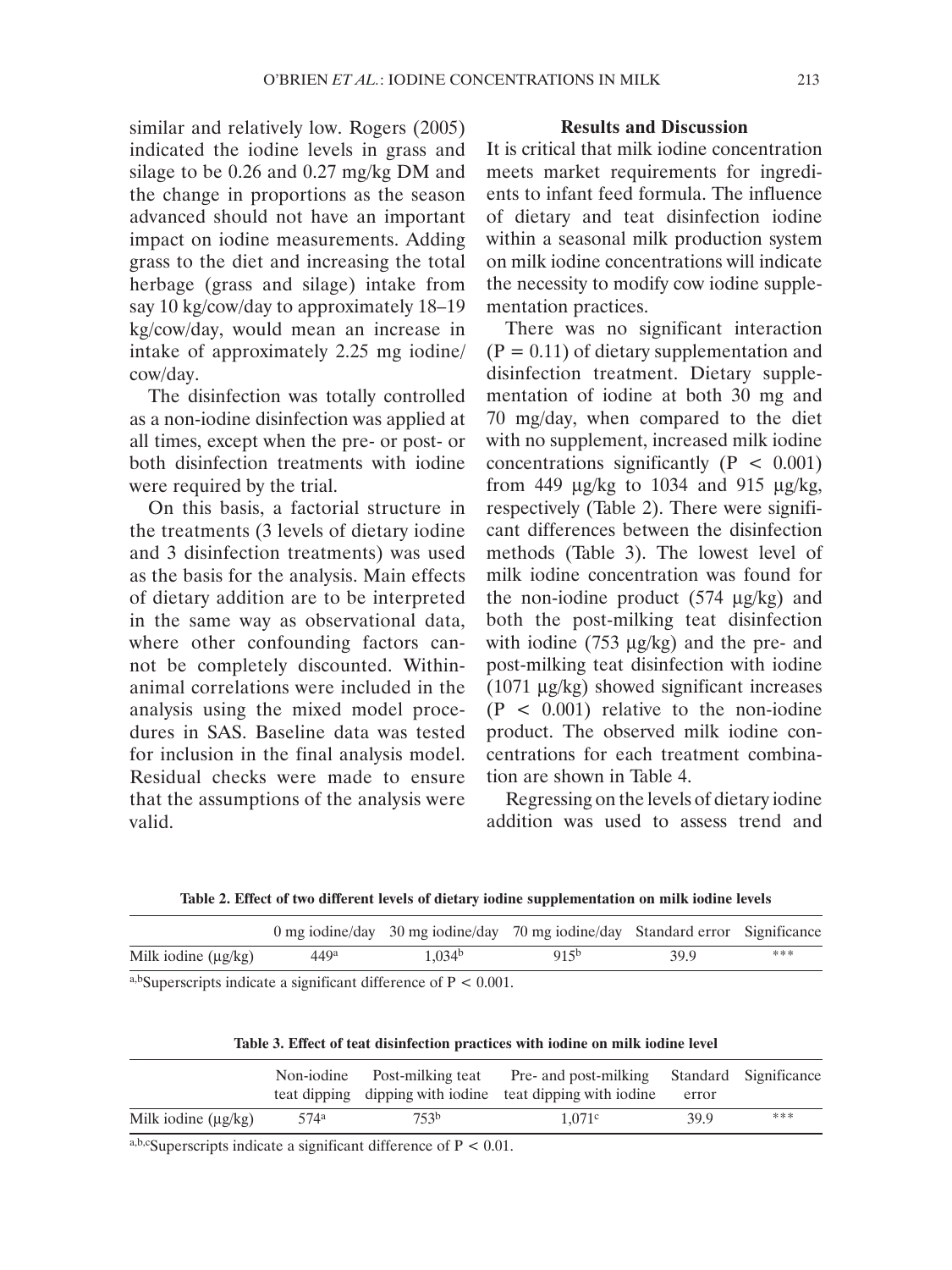|                   | Non-iodine<br>teat dipping | Post-milking teat<br>dipping with iodine | Pre- and post-milking<br>teat dipping with iodine | Average standard<br>error |
|-------------------|----------------------------|------------------------------------------|---------------------------------------------------|---------------------------|
| 70 mg iodine/day  | 813                        | 817                                      | 1,115                                             | 39.4                      |
| 30 mg iodine/day  | 692                        | 982                                      | 1.429                                             | 96.4                      |
| $0$ mg iodine/day | 217                        | 461                                      | 670                                               | 45.5                      |

**Table 4. Effect of teat disinfection practises with iodine on milk iodine level (**µ**g/kg) at three different levels of dietary supplementation**

non-linearity in the relationship between those levels and iodine concentrations in milk, adjusting for block and disinfection treatment. There was a positive trend with increasing levels of dietary addition  $(P < 0.001)$  and evidence of curvature (quadratic term,  $P \leq 0.001$ ). Baseline values were tested as a covariate in the analysis and the relationship was found to be non-significant.

These results indicate very significant increases in milk iodine concentrations as a consequence of both diet and disinfection treatments, showing an increase from 217 µg/kg when dietary and disinfection iodine was absent to  $>1,000 \mu$ g/kg when both pre- and post-disinfection with iodine and either 30 or 70 µg/day were applied.

Norouzian and Azizi (2013) indicated that when iodine intake is at the recommended feeding amount of 0.5 mg/kg DM (US National Research Council 2001), milk iodine will be approximately 160 µg/kg. When supplemental iodine was added to a low iodine diet (i.e. increased from 11 to 62 mg/cow/day), the milk iodine concentration was increased 3.3 fold. However, when supplemental iodine was increased from 62 to 165 mg/cow/day, the milk iodine increased by only 12%. This suggests that milk iodine response curves are not linear. The data also show some evidence of nonlinearity. However, the exact mechanisms for this reduction in response at higher concentrations of iodine supplementation are not clear; a possible explanation might be that the mammary gland of the dairy cow may act as bio-regulator for iodine excretion (Norouzian 2011).

In a study by Borucki Castro *et al*. (2010), the milk iodine concentration from 501 farms across Canada varied considerably and appeared to be influenced by feeding practices. More than 85% of the farms tested were feeding more iodine than recommended (0.5 mg iodine/kg DM). But the authors considered that variations in the iodine concentrations of forages were unlikely to cause iodine overfeeding. Similarly, in the current study, it is unlikely that silage or grass contributed significant levels of iodine to the cow diet at different stages of the lactation; Rogers (2005) reported iodine levels of 0.26 and 0.27 mg/kg DM in Irish pasture and silage, respectively, while Wichtel *et al.* 1996 and Grace and Waghorn (2005) recorded herbage iodine levels of 0.18 to 0.27 mg/kg DM.

In the current study, cows were supplemented with approximately 4 mg/kg DM (when calculated for the complete grass and concentrate diet of the cow), which is eight times the animal requirement according to the GfE (2006) and the US National Research Council (2001). The resultant milk iodine concentrations were considerably greater than the target desired for processing of the milk into milk powder for infant formula and potentially other products also. However, that supplementation was within the maximum dietary levels of the present European Union legislation (European Commission 2005) (5 mg iodine/ kg DM of cow feed), (maximum iodine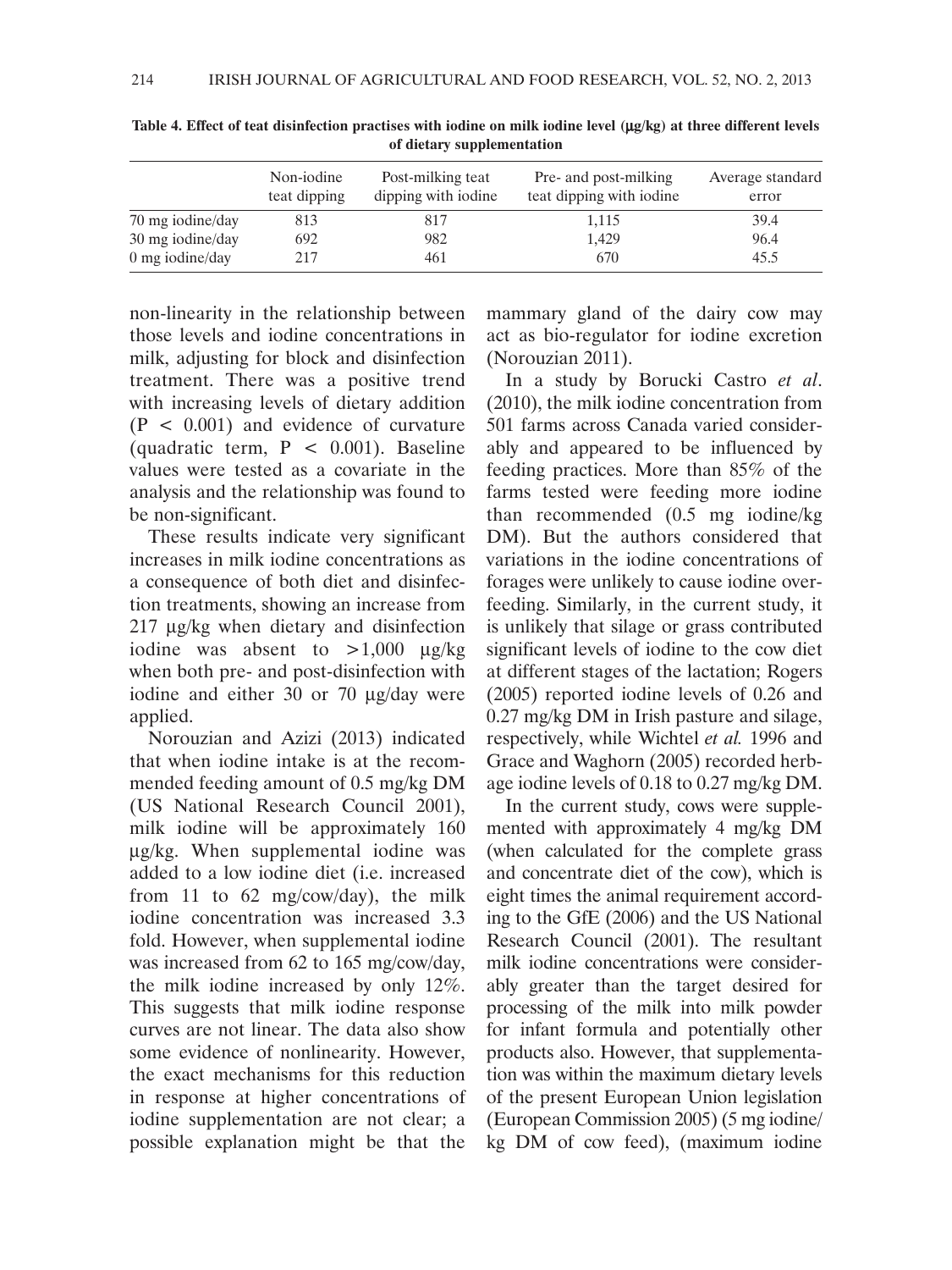concentration in cow feed reduced from 10 to 5 mg/kg in 2005). This European Union legislation was influenced by studies that indicated a 30–40% transfer of ingested supplemental iodine to milk (Schöne *et al*. 2006; Flachowsky *et al*. 2007). Additionally, there are no reports (known to these authors) indicating beneficial effects of iodine overfeeding on reproduction, animal growth or fattening (Wichtel *et al*. 1996; Meyer *et al*. 2008). As milk iodine concentration is critical for some dairy products, it may be prudent to measure milk iodine routinely. Additionally, from a herd health perspective, measurement of iodine may be necessary as an indicator of the iodine status of the herd.

The variable increase in milk iodine associated with the different teat disinfection practices was not unexpected. As teat preparation (washing of teats and drying with paper towel) was undertaken pre-milking, the contribution of post-disinfection iodine to milk iodine was probably largely due to absorption through skin. Considerable variation has been reported in trials investigating the effect of different teat disinfection practices on milk iodine between 1980 and 2007, but much of it was due to differences in iodine strength which varied between 0.1% and 0.8%, formulation, analytical methods, housing conditions and teat dipping versus spraying. A study by Flachowsky *et al.* (2007) reported an increase of 54 µg iodine/kg of milk when cows were teat dipped with a 0.3% iodine solution post-milking. Pre-milking disinfection can pose a substantial risk of iodine transfer to milk, as it is dependent on the degree of removal from the teats prior to cluster attachment; if not sufficiently removed the iodine may enter the milk directly during milk removal or may be absorbed through the teat skin. Galton *et al*. (1984) and Rasmussen, Galton and Peterson (1991) reported that pre-dipping with 0.5% iodine solutions followed by complete drying of the teat did not significantly increase milk iodine concentrations. However, predipping with 1% iodine solution increased the milk iodine content (Rasmussen *et al*. 1991). Galton *et al*. (1984) also reported that attaching the cluster without drying the teats after dipping in 1% iodine sanitiser increased the milk iodine by 600 µg/ kg above the concentration reported when teats were dried before milking.

## **Conclusion**

In conclusion, both dietary iodine supplementation and teat disinfection using iodine resulted in milk iodine concentrations exceeding common target values of 250 µg/kg. With milk iodine levels of approximately 200 µg/kg in the absence of dietary and disinfection iodine, considered in association with a target level of 250 µg/kg, there is minimal flexibility for iodine supplementation, if target milk iodine concentrations are to be achieved.

In the immediate future, both dietary iodine supplementation of the lactating cow and teat disinfection with iodine should be undertaken with extreme caution. In the longer term, it is necessary to investigate the complete iodine budget in the lactating cow, quantifying total dietary iodine intake, blood iodine concentration and excess iodine released in milk and urine. Such a study would allow optimum cow iodine concentrations to be established, thus allowing adequate cow diet and management practices to be developed.

### **Acknowledgements**

This work was supported by the Dairy Levy Research Trust.

#### **References**

Borucki Castro, S.I., Berthiaume, R., Laffey, P., Fouquet, A., Beraldin, F., Robichaud, A. and Lacasse, P. 2010. Iodine concentration in milk